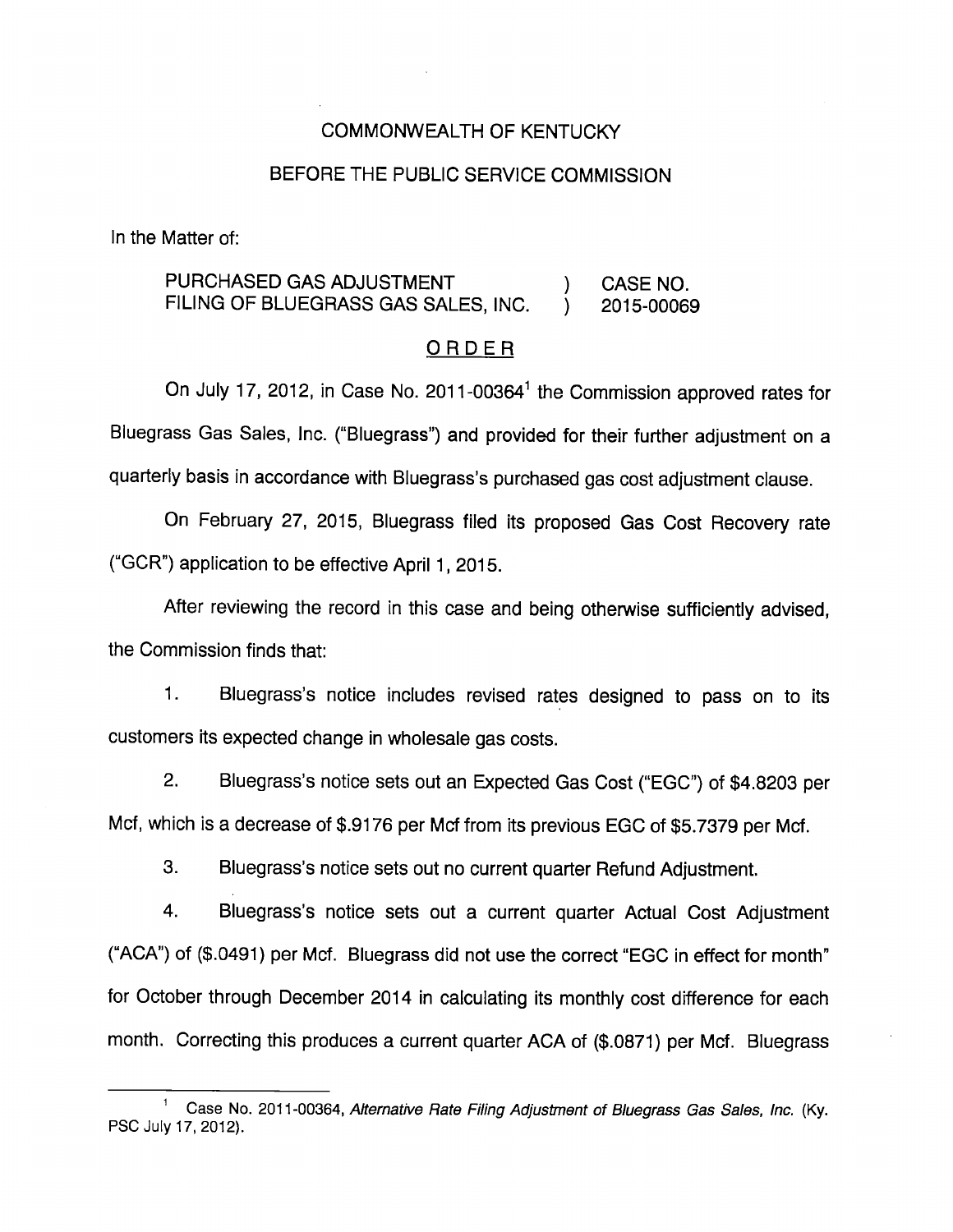did not use the correct Previous Quarter Actual Adjustment of (\$.0322) per Mcf in the calculation of its total ACA. Bluegrass's corrected total ACA is \$.5247 per Mcf, which is a decrease of \$.0945 per Mcf from its previous total ACA of \$.6192 per Mcf.

5. Bluegrass's notice sets out a current quarter Balance Adjustment ("BA") of (\$.0012) per Mcf. Bluegrass used an incorrect expired previous quarter ACA and BA in calculating its current quarter BA. The calculation should be revised to reflect the correct expired ACA of (\$.0269) per Mcf, and the correct expired BA of \$.0206 per Mcf. Bluegrass's corrected current quarter BA is \$.0010 per Mcf. Bluegrass did not use the correct Previous Quarter BAof (\$.0383) per Mcf or the correct Second Previous Quarter BA of \$.0422 per Mcf in the calculation of its total BA. Bluegrass's corrected total BA is (\$.0402) per Mcf, which is an increase of \$.0011 per Mcf from its previous total BA of (\$.0413) per Mcf.

6. Bluegrass's corrected GCR is \$5.3048 per Mcf, which is a decrease of \$1.0110 per Mcf from its previous rate of \$6.3158 per Mcf.

7. The rate in the Appendix to this Order is fair, just, and reasonable, and should be approved for service rendered by Bluegrass on and after April 1, 2015.

IT IS THEREFORE ORDERED that:

1. The rate proposed by Bluegrass is denied

2. The rate in the Appendix to this Order is approved for service rendered on and after April 1, 2015.

3. Within 20 days of the date of this Order, Bluegrass shall file with this Commission, using the Commission's electronic Tariff Filing System, revised tariff

-2- Case No. 2015-00069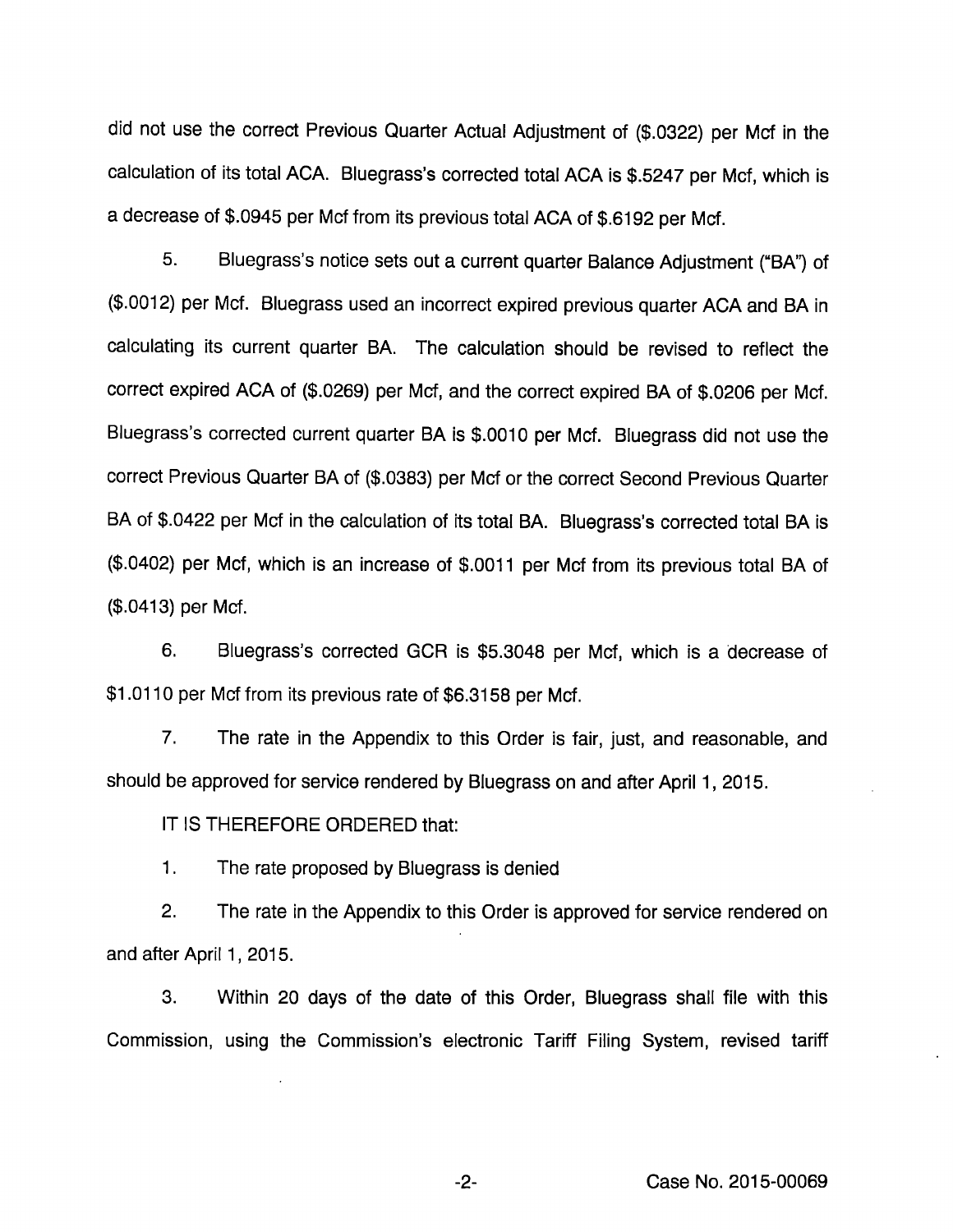sheets setting out the rates approved herein and reflecting that they were approved pursuant to this Order.

By the Commission



**ATTES** Executive Director

Case No. 2015-00069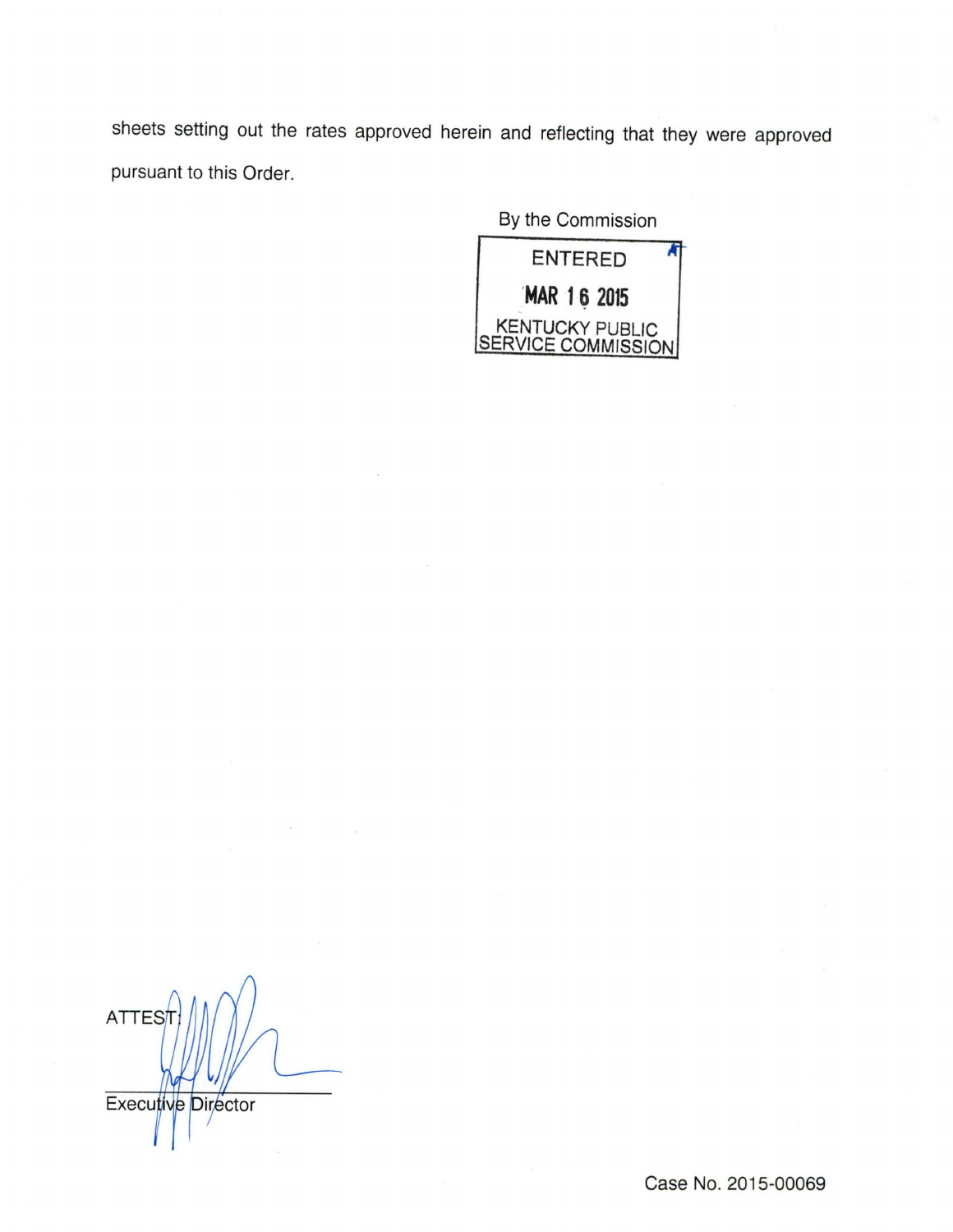## APPENDIX

# APPENDIX TO AN ORDER OF THE KENTUCKY PUBLIC SERVICE COMMISSION IN CASE NO. 2015-00069 DATED MAR 1 6 2015

The following rates and charges are prescribed for the customers in the area served by Bluegrass Gas Sales, Inc. All other rates and charges not specifically mentioned herein shall remain the same as those in effect under authority of the Commission prior to the effective date of this Order.

|                                   | <b>Base Rate</b>    | <b>Gas Cost</b><br>Recovery<br>Rate | Total     |
|-----------------------------------|---------------------|-------------------------------------|-----------|
| <b>Customer Charge</b><br>All Mcf | \$10.00<br>\$5.1416 | \$5.3048                            | \$10.4464 |

 $\bar{z}$